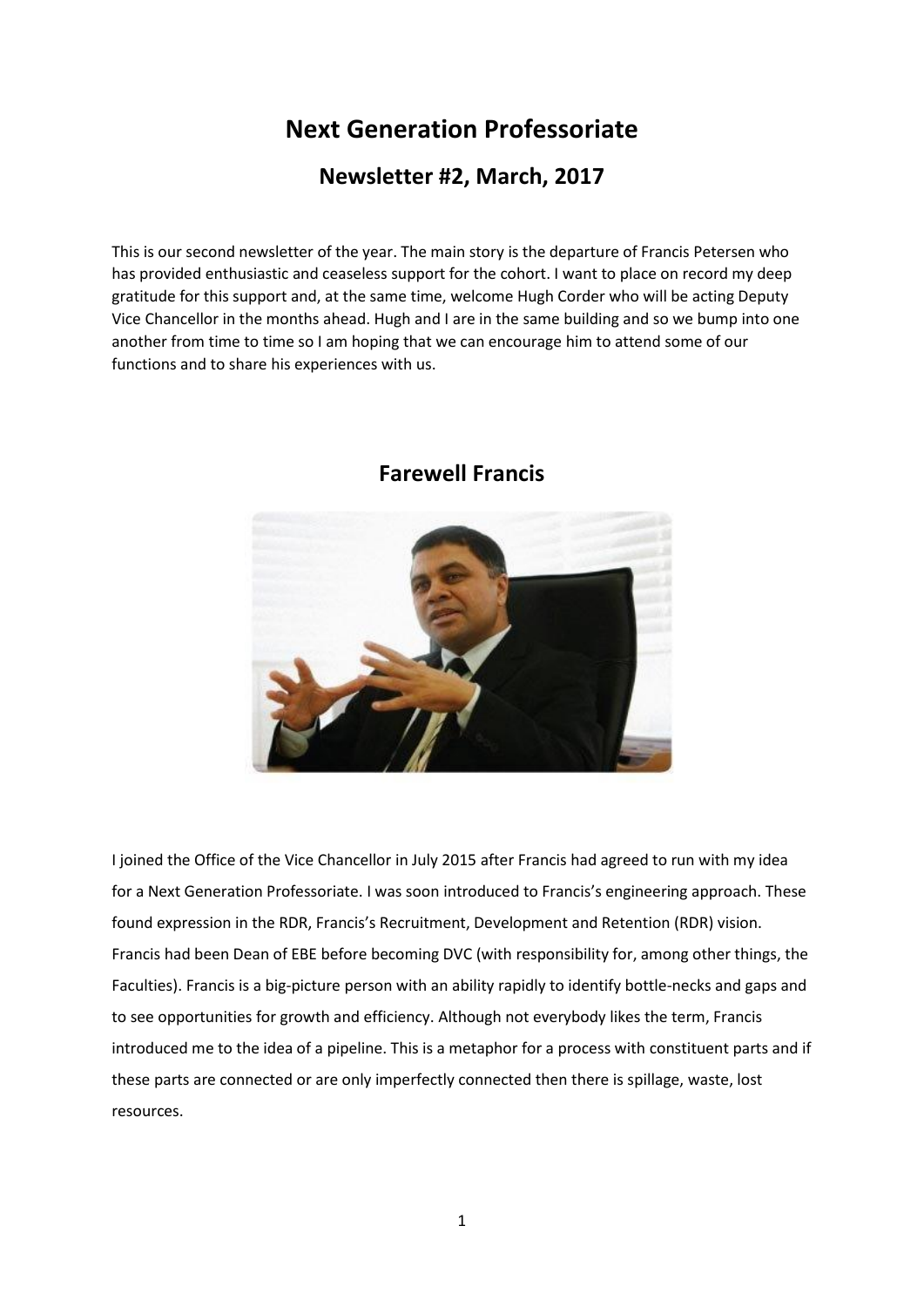Francis grew up in Oudshoorn where his father was a teacher. He studied at the University of Stellenbosch where he received a B. Eng (Chem), M. Eng (Metal) and Ph.D degrees. He was Executive Head of Strategy at Anglo Platinum Corporation and Executive Vice-President for Research and Development at Mintek. He was a member of the South African Minister of Science & Technology's National Advisory Council on Innovation (NACI) and chairman of the Board of the Council for Scientific and Industrial Research (CSIR). Francis is an extraordinary professor in the Department of Chemical Engineering at the University of Stellenbosch. From 2008 to 2014 Francis was Dean of the Faculty of Engineering and the Built Environment before becoming DVC in 2015.

From the start Francis gave full support to the NGP and the idea of a dedicated mid-career support programme directed at providing resources and encouragement to a targeted group of academics. The expectation was that in time and on the basis of demonstrated potential, cohort members would become associate and full professors. Regarded as a pilot project that would impact the demographics of the Professoriate, Francis also considered it as a test for how to improve various elements of the academic enterprise at UCT.

"The NGP is not only a dedicated commitment from the University to transform the professoriate, but it also allows the University to reflect on its programmes and practices for academic staff, in order to respond to their career progression."

For much of 2016 Francis was heavily involved in dealing with campus protests associated with Rhodes Must Fall and Fees Must Fall. He was Chair of the Special Executive Task Team which had the mandate of dealing expeditiously with crises when they arose. This put Francis in the hot-seat and he showed himself in this position as fair, patient and calm, as somebody not easily flustered. Unfortunately from the point of view of the NGP this meant that Francis did not have the time to give to the NGP that he would like to have given. In January 2017, having first met cohort members at the launch of NGP in September 2015, Francis again met the cohort, this time to say goodbye. Characteristically, he used the occasion at the Common Ground Tea Room, Rondebosch, to discuss developments at UCT and to engage cohort members in discussion about what had happened and why the Executive had taken various decisions and actions.

2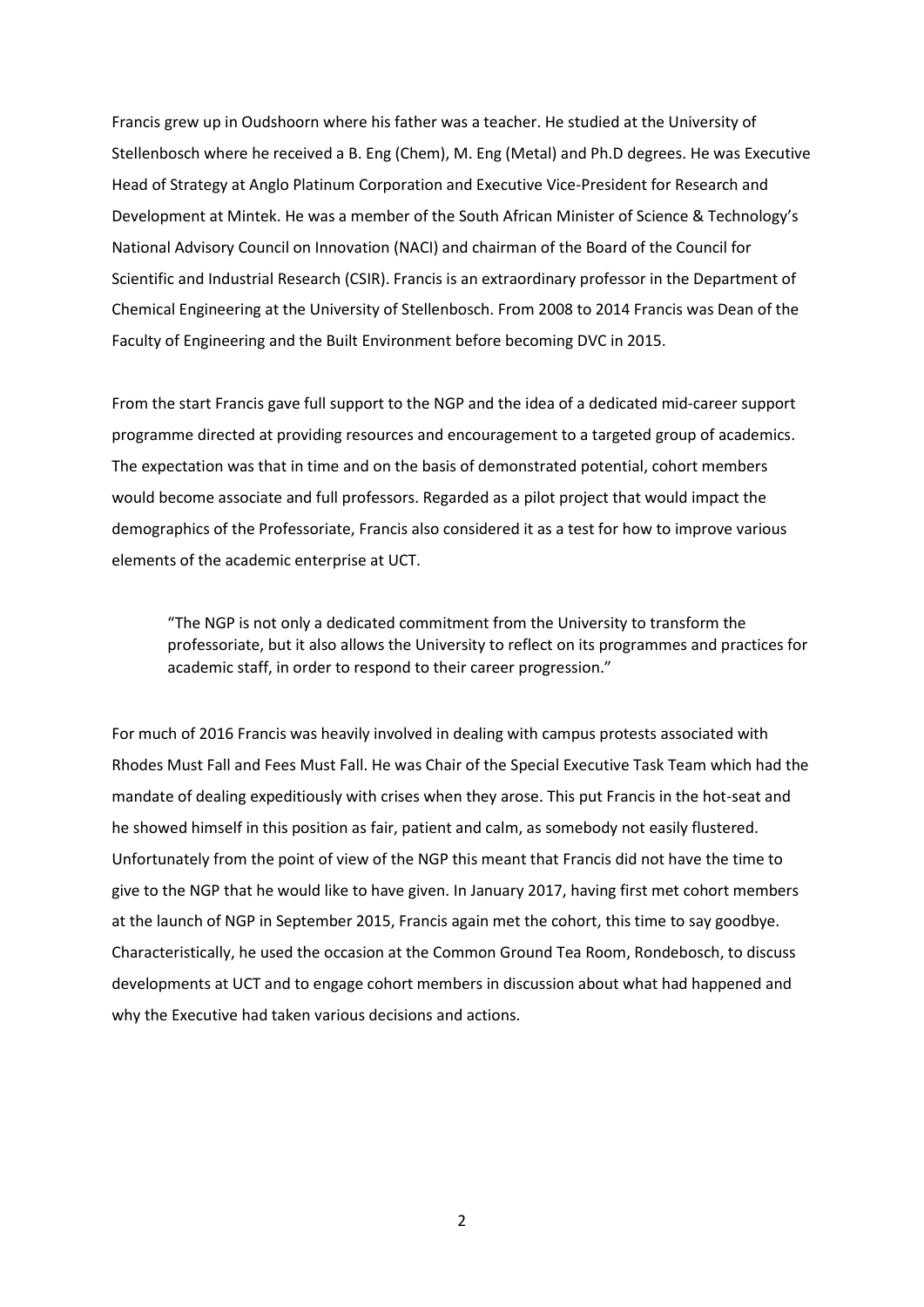

We wish Francis very well as he travels to Bloemfontein to become Vice Chancellor of the University of the Free State. The UFS's gain is our loss.

# **New NGP Members**

I'm also taking this opportunity to showcase four new(ish) members of the Next Generation Professoriate. The composition of the cohort changes and grows and I think it is a good idea for us to get to know one another by presenting short biographies. More to follow in future Newsletters!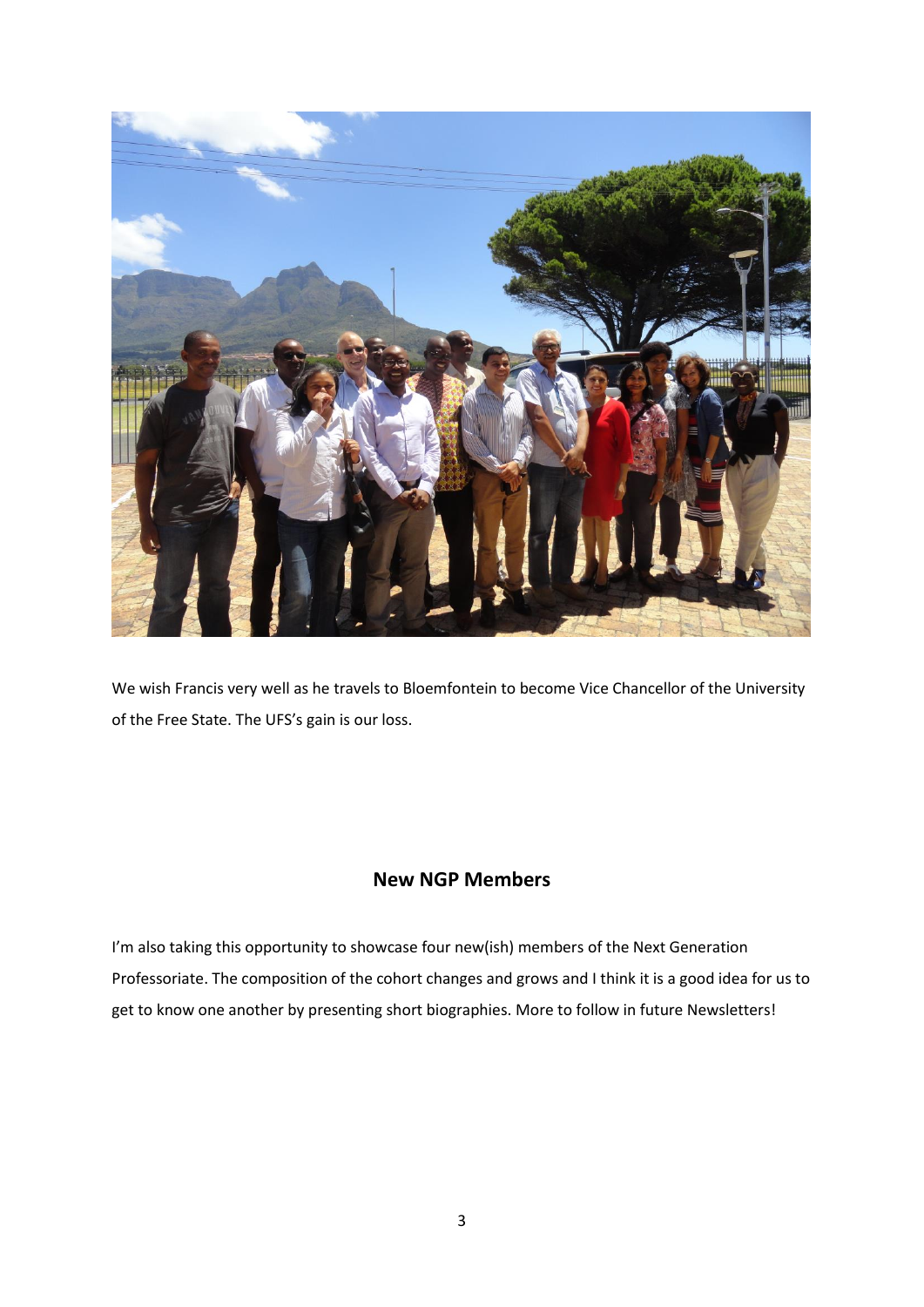#### **Shari Daya**



I am from Cape Town, and completed a BA (Hons) in English Literature and Italian Studies at UCT, then went to Durham University and, surprisingly, became a social scientist, graduating with a PhD in Cultural Geography in 2007. Now a Senior Lecturer in Human Geography back at my home institution, I try to marry my literary and geographical interests, particularly in an ongoing project on stories about the modern Indian city. My main research, however, is on cultures of production and consumption in South Africa, and I'm particularly interested in understanding how people create value around commodities in ways that go far beyond the economic. My current project, supported by a Newton Advanced Fellowship, explores food, ethics and identity in three South African cities. I have supervised 7 Masters students and 1 PhD student to completion, with a second PhD student about to submit. I've authored or co-authored around 10 journal articles and 5 book chapters, I convene a postgraduate course in Cultural Geography as well as our second-year course on Urban Challenges, and I teach into our third-year module 'Geographic Thought'.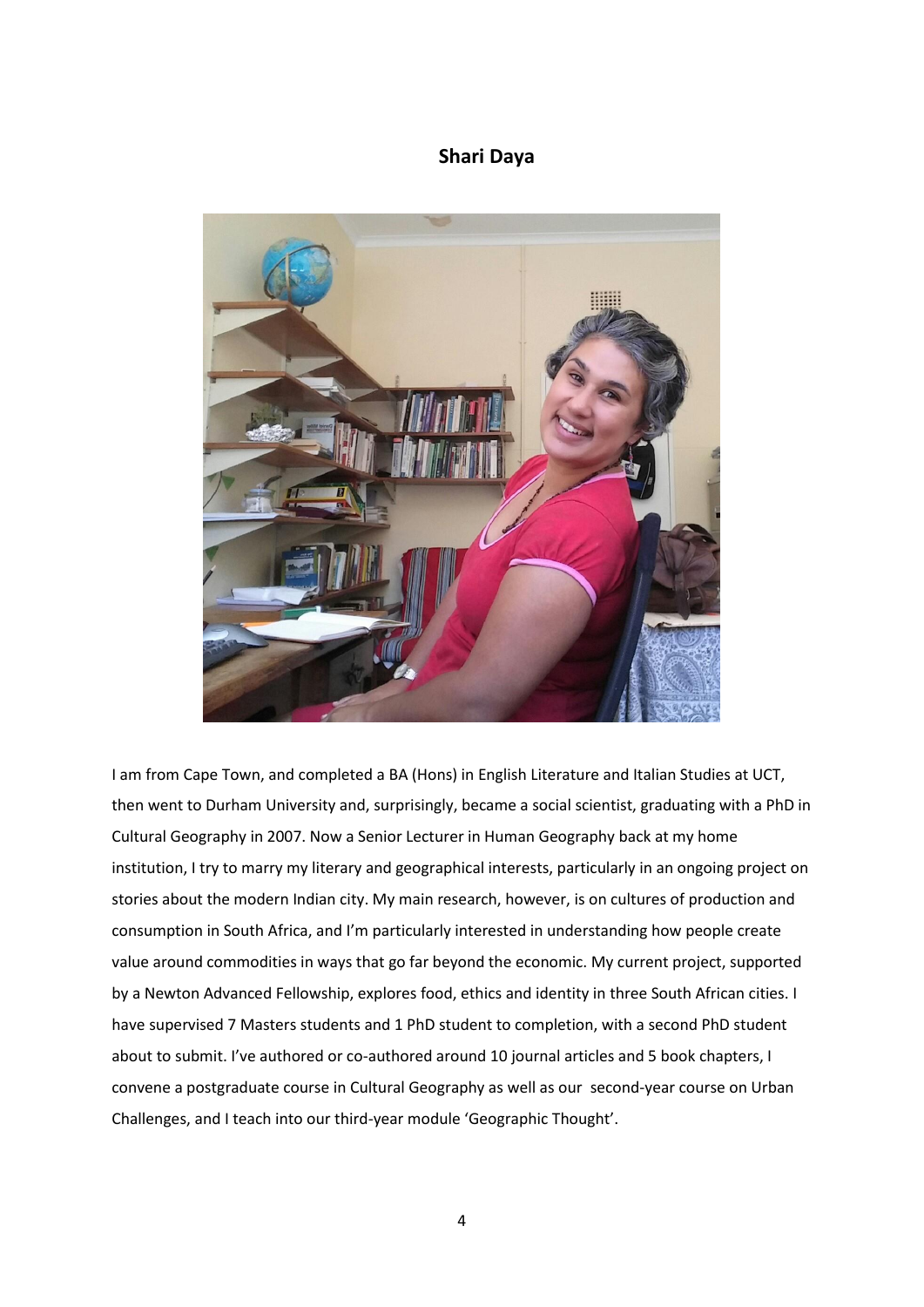## **Goolam Modack**



I'm an Associate Professor and Head of the College of Accounting at UCT. I was born and raised in Cape Town, the youngest of eight children,. After matriculating from South Peninsula High School in 1995, I studied at UCT and completed the first year of a traineeship towards qualifying as a Chartered Accountant at UCT in 2001. Thereafter, I completed the remaining two years of my traineeship at the audit firm, KPMG, before returning to UCT in 2004. I'm involved in the profession in various capacities through my involvement with the South African Institute of Chartered Accountants.

I teach financial reporting and corporate governance to undergraduate and postgraduate students and in the recent past co-authored textbooks on financial reporting. In 2017, the College introduced a new M Com specialising in Accounting, which is designed to provide opportunities for enhancing the skills required for leadership in accounting and corporate governance decision making. I convene the corporate governance course.

Financial reporting, corporate governance and integrated reporting are amongst my research interests. I'm a member of the adjudicating panel for the annual EY Excellence in Integrated Reporting survey. The survey judges the integrated reports of the 100 JSE-listed companies with the largest market capitalisation at 31 December and the 10 largest State-Owned Entities by asset value.

When I'm not working I enjoy reading widely and travelling with India, Vietnam and New York City being amongst my favourite destinations.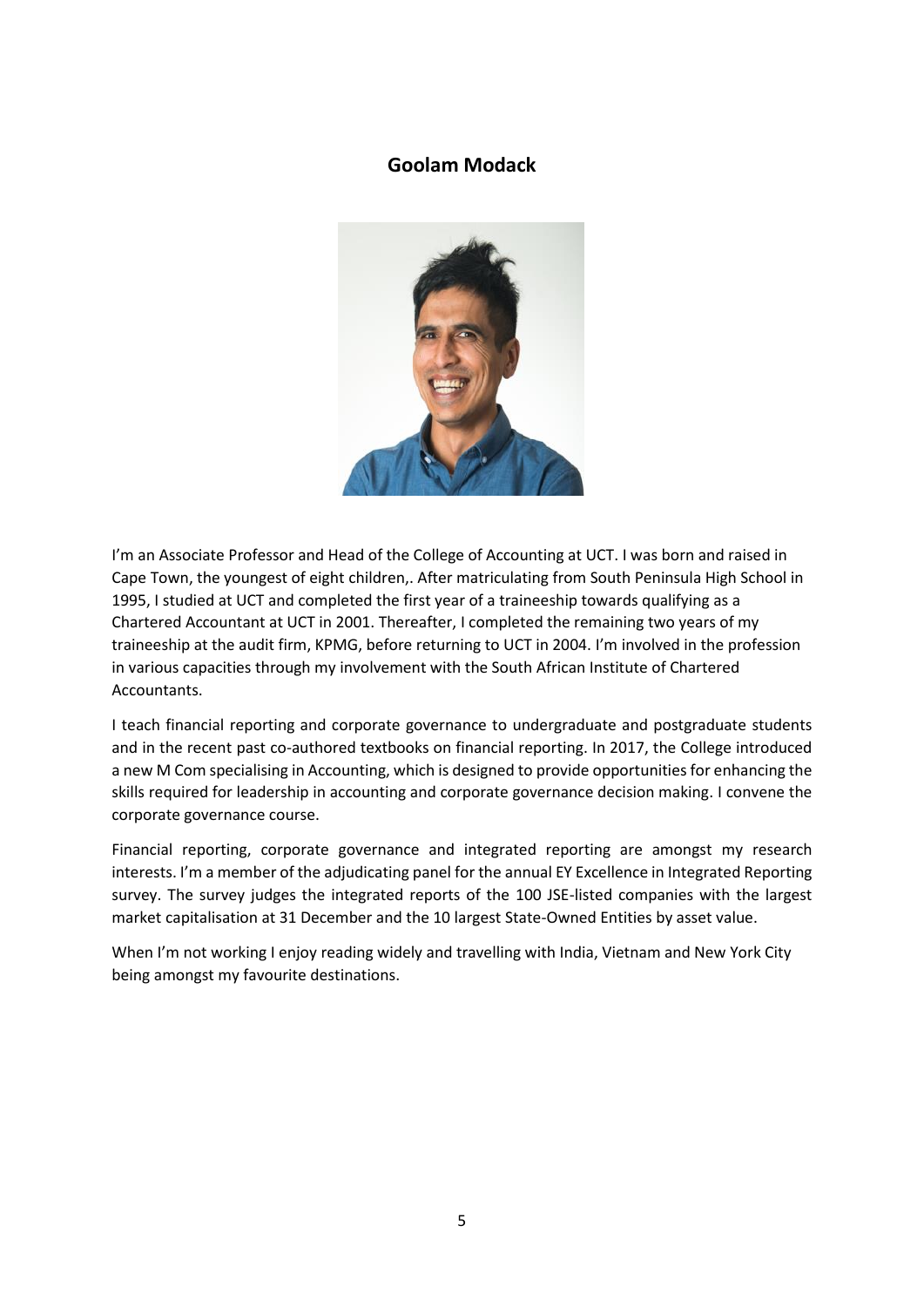## **Amir Patel**



I was born in Cape Town, the eldest child of two high school teachers. After matriculating from Livingstone High School in 2004, I started studying at UCT and graduated with a BSc Eng (Mechatronics) in 2008. I was subsequently employed by Tellumat Defence in December of that year. Here I was involved with modelling and designing of flight controllers for autonomous aircraft for various military applications. While employed there, in 2010, I also researched the subject of collision avoidance for autonomous aircraft and graduated with an MSc in 2011. I joined UCT in January of 2012 as a part-time lecturer in the Electrical Engineering department and became full-time (leaving Tellumat) in July of that same year.

In July 2012 I began to investigate the motions of the cheetah tail during rapid manoeuvres, with the hopes of applying these to agile robots. In this work, I discovered that the observed tail motions are able to stabilise rapid acceleration and high-speed turns of a wheeled robot. The cheetah tail's aerodynamic properties have a significant effect on stabilisation at high-speeds. For this work I received a PhD in 2015. In 2016, I received an NRF Thuthuka Grant to investigate manoeuvrability in quadruped (four legged) animals and robots using mathematical modelling, sensor observations on cheetahs and physical robot tests. In that same year, I was awarded the Claude Leon Merit Award for Young Researchers and I'm presently a Fulbright nominee (outcome pending).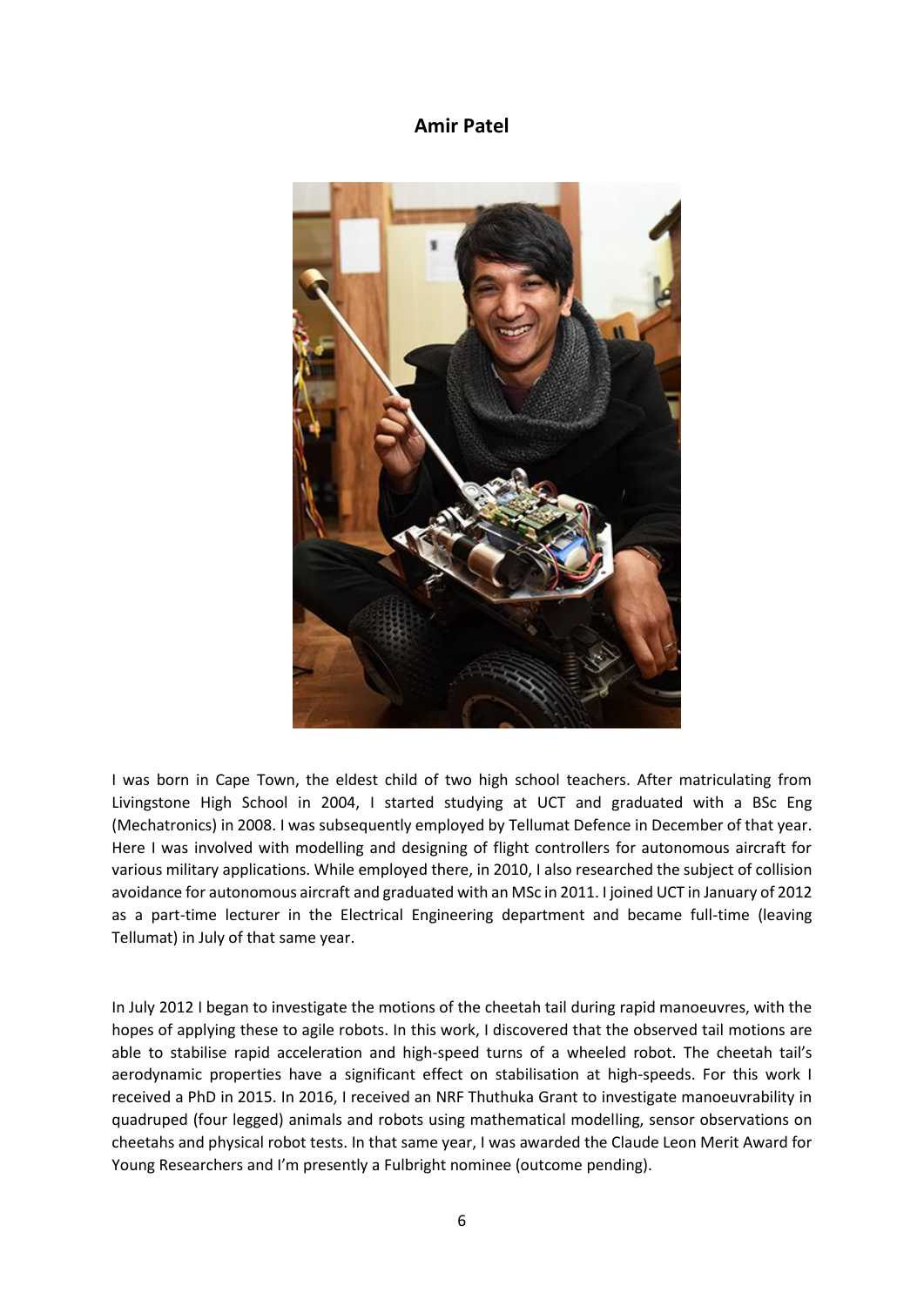I enjoy listening to music as well as singing and playing guitar for my 1 year old daughter. At times, I also dabble with electronic beat production on my Akai MPC 1000 sampler.

# **Zarina Patel**



I was appointed as a senior lecturer in the Environmental and Geographical Sciences (EGS) Department at the University of Cape Town in January 2016. Between 2012 and 2015, I held a joint contract position with EGS and the African Centre for Cities (ACC). Appointments at other academic institutions include lecturer and senior lecturer in the Geography Department at the University of the Witwatersrand (2002-2011); a British Academy Fellowship at the University of Sheffield (2010); and a Research Fellowship at the School of Development Studies at the University of Natal (1994-1996). My PhD was conferred from the University of Cambridge in 2002.

My research is concerned with the multiple dimensions of the meaning and practice of sustainable development at the city scale. In interrogating disconnections between policy and practice, my research, teaching and postgraduate supervision has focused on the following three interrelated areas: interpretations of sustainable development in theory and practice (rhetoric); environmental governance as it applies to the transition to sustainability (practice/implementation); and appropriate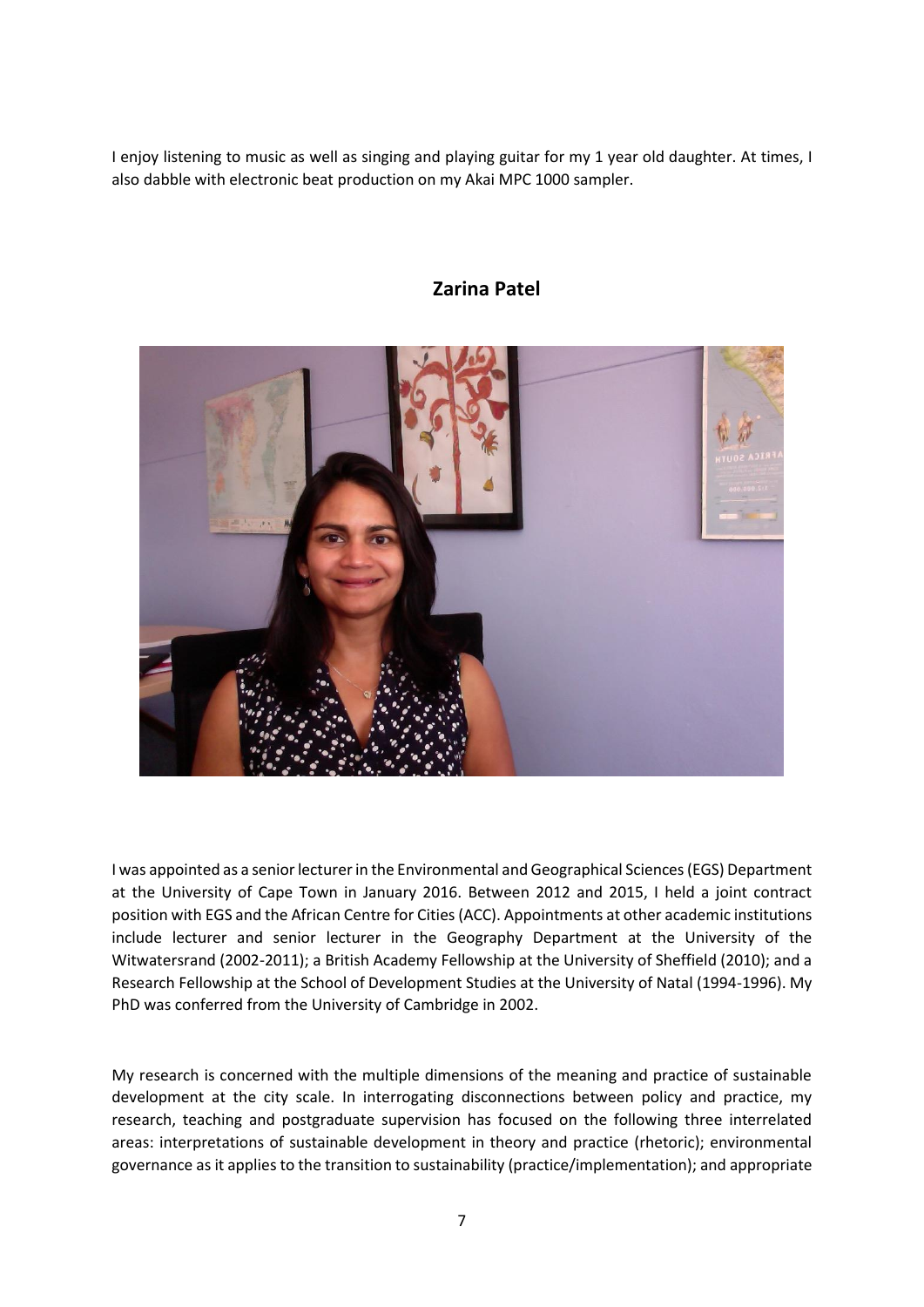tools for decision making (how). Whilst South African cities and their respective policy processes have been the geographical focus of my work, the theoretical application pivots around these three themes and the interrelationships between them.

My academic practice has benefitted from periods of working outside of academia, at the CSIR, the Durban City Council and the Gauteng Provincial Government. My commitment to engaged scholarship is demonstrated through publications I have co-authored with City Officials, and through social responsiveness engagements serving on statutory advisory boards. I regularly review papers for journals in my field, and actively contribute to the editorial board of Local Environment: the International Journal of Justice and Sustainability and have recently been appointed as Editor-in-Chief of the journal Urban Forum.

I joined the NGP cohort somewhat reluctantly at the end of 2016 in the hope that this initiative would provide a supportive framework for prising open many of the black boxes that shape progression in the UCT system. What I found in this cohort is a friendly and spirited group of people, from across the university. The camaraderie and opportunities created through alternate spaces in which to meet an exchange with colleagues has been an invaluable support during a confusing, complicated and confounding period in UCT's history.



### **Phumla Sinxadi**

I am currently a Senior Lecturer at the Division of Clinical Pharmacology, Department of Medicine, Faculty of Health Sciences. I am a course convener for MDN5003H and I teach pharmacology to undergraduate/postgraduate students.